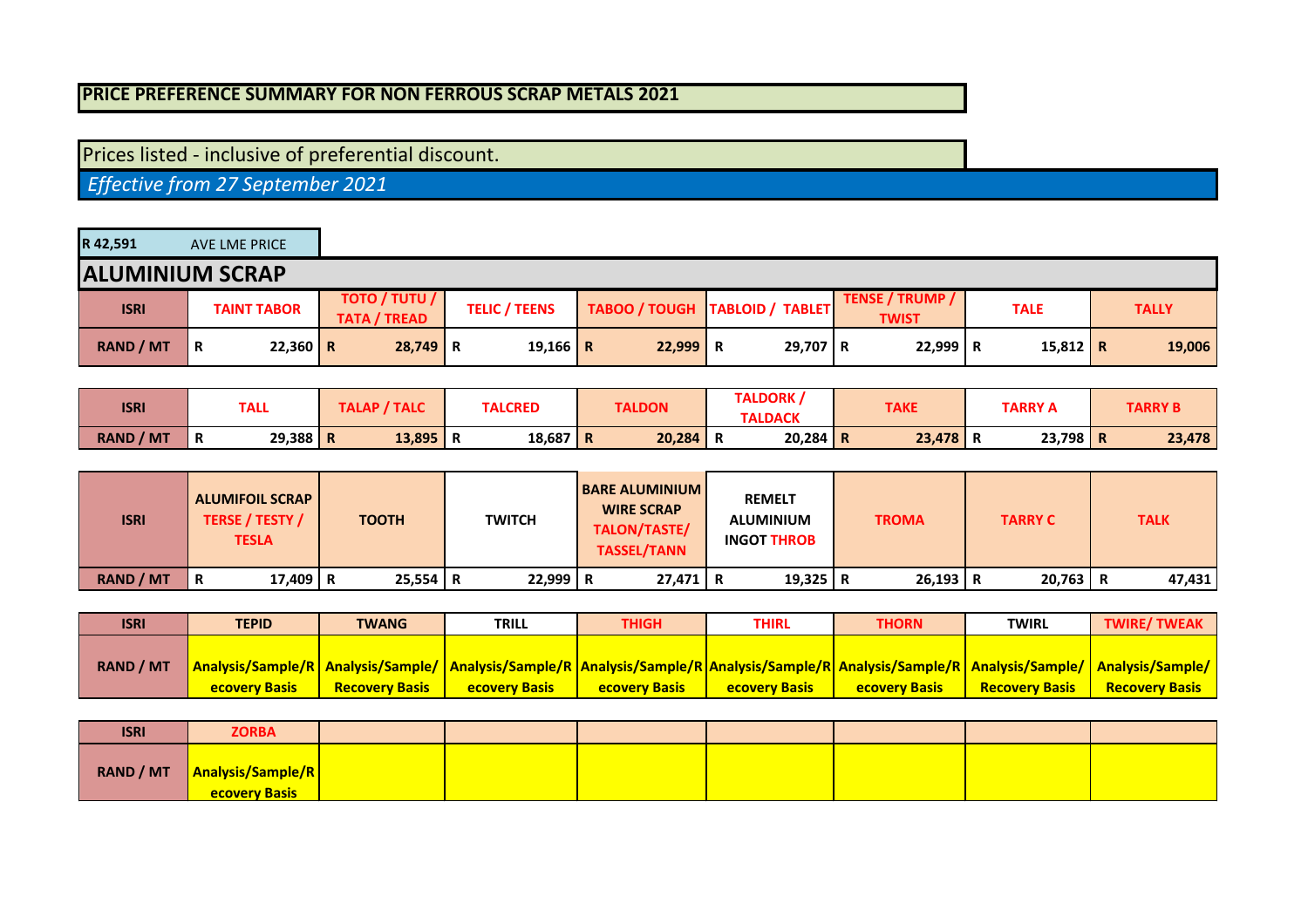| $\mathbf R$         | 135,517 | AVE LME PRICE                                               |                                          |                                          |                                         |                                    |                        |                                              |                                  |
|---------------------|---------|-------------------------------------------------------------|------------------------------------------|------------------------------------------|-----------------------------------------|------------------------------------|------------------------|----------------------------------------------|----------------------------------|
| <b>COPPER SCRAP</b> |         |                                                             |                                          |                                          |                                         |                                    |                        |                                              |                                  |
| <b>ISRI</b>         |         | No 1 Heavy Copper   No 2 Scrap Copper<br><b>Scrap Candy</b> | <b>Cliff</b>                             | No 2 Scrap Copper<br><b>Birch/Cliff</b>  | <b>Beryllium Copper</b><br><b>Scrap</b> | Light Copper Scrap<br><b>Dream</b> | <b>Copper Turnings</b> | No 1 Barebright<br><b>Copper Wire Barley</b> | No 1 Copper Wire<br><b>Berry</b> |
| <b>RAND / MT</b>    |         | 113,428 R<br>R                                              | 102,451                                  | Available on<br>request                  | $85,376$ R<br>R                         | $91,474$ R                         | $91,474$ R             | 117,087 R                                    | 113,428                          |
| <b>ISRI</b>         |         | No 2 Copper Wire<br><b>Birch</b>                            | No 1 Copper Wire<br><b>Nodules Clove</b> | No 2 Copper Wire<br><b>Nodules Cobra</b> | Cocoa                                   | <b>SOUDRONIC</b><br><b>COPPER</b>  |                        |                                              |                                  |
| RAND / MT           |         | $106, 110$ R<br>R                                           | 117,087 R                                | $106,110$ R                              | $103,671$ R                             | 112,208                            |                        |                                              |                                  |

| <b>CUPRO-</b> | NICKEL SCRAP |       |                |       |       |       |       |       |  |  |  |
|---------------|--------------|-------|----------------|-------|-------|-------|-------|-------|--|--|--|
| <b>ISRI</b>   | <b>DAUNT</b> |       |                |       |       |       |       |       |  |  |  |
| RAND / MT     | $\mathsf{R}$ | #REF! | $\blacksquare$ | #REF! | #REF! | #REF! | #REF! | #REF! |  |  |  |

| <b>SCRAP BRASS AND BRONZE</b> |  |              |                                                           |                                              |                                           |                                               |                                                                |                              |  |  |
|-------------------------------|--|--------------|-----------------------------------------------------------|----------------------------------------------|-------------------------------------------|-----------------------------------------------|----------------------------------------------------------------|------------------------------|--|--|
| <b>ISRI</b>                   |  | <b>DRINK</b> | <b>REFINERY BRASS IRED BRASS SOLIDS -</b><br><b>EBONY</b> | <b>RED BRASS</b><br><b>ITURNINGS - ENERV</b> | <b>OLD YELLOW</b><br><b>BRASS - HONEY</b> | LABEL / LACE /<br>LAKE / LAMB /<br>LARK/PALES | <b>YELLOW BRASS</b><br><b>TURNINGS - NOMAD</b><br><b>NOBLE</b> | 60/40 SOLIDS<br><b>NOBLE</b> |  |  |
| RAND / MT                     |  | 67,081<br>R  | 97,572 R<br>R                                             | 73,179 R                                     | 73,179 R                                  | 85,376 R                                      | $54,885$ R                                                     | 74,399                       |  |  |

| <b>ISRI</b>      | C AND F METALS<br><b>GRAPE</b> | <b>CLEAN AUTO</b><br><b>RADIATORS -</b><br><b>OCEAN</b> | <b>NICKEL SILVER</b><br><b>TURNINGS - NIECE  </b> | <b>PARCH</b> | <b>NICKEL SILVER</b><br><b>SOLIDS MALIC</b> | <b>BRASS SHAVINGS</b><br><b>NIGHT</b> |  |
|------------------|--------------------------------|---------------------------------------------------------|---------------------------------------------------|--------------|---------------------------------------------|---------------------------------------|--|
| <b>RAND / MT</b> | 79,278 R                       | 60,983                                                  | $65,861$   R                                      | 79,278 R     | $100,012$ R                                 | 71,960                                |  |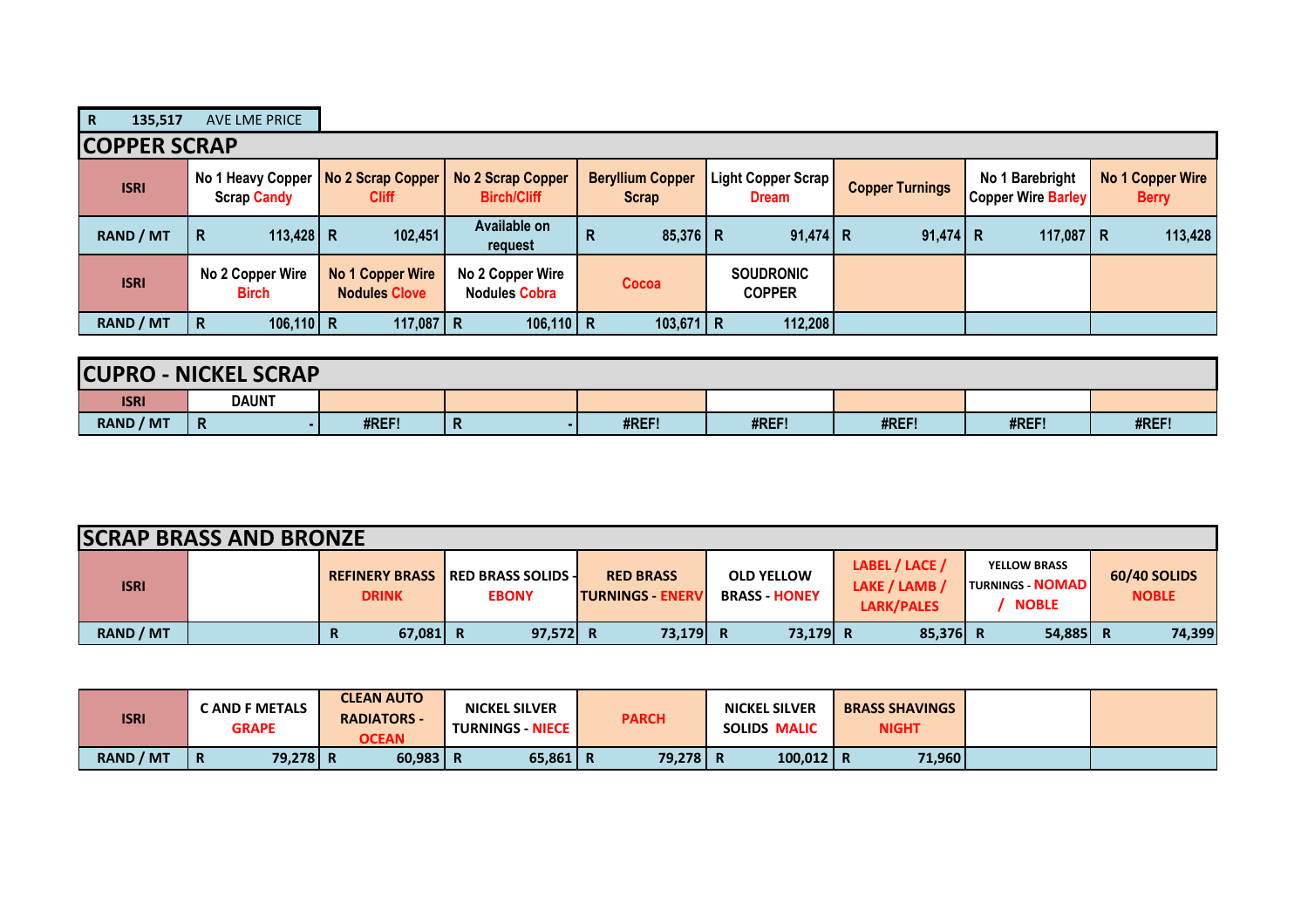| <b>EXOTIC METALS</b> |                                      |    |                       |                                  |                                  |                       |                      |  |  |  |  |
|----------------------|--------------------------------------|----|-----------------------|----------------------------------|----------------------------------|-----------------------|----------------------|--|--|--|--|
| <b>ISRI</b>          | <b>CADMIUM SCRAP ANTIMONY SCRAPI</b> |    | <b>TANTALUM SCRAP</b> | <b>MANGANESE</b><br><b>SCRAP</b> | <b>GERMANIUM</b><br><b>SCRAP</b> | <b>VANADIUM SCRAP</b> | <b>GALLIUM SCRAP</b> |  |  |  |  |
| <b>RAND / KG</b>     | $18$ R<br>в<br>в                     | 69 | 632 R                 | 14                               | 5,829<br>n                       | 126<br>∣R             | 2,869                |  |  |  |  |

| <b>ISRI</b>      | <b>INDIUM SCRAP</b> | NIOBIUM/<br><b>COLUMBIUM</b><br><b>SCRAP</b> | ZIRCONIUM/<br><b>HAFNIUM SCRAP</b> | <b>MOLYBDENUM</b><br><b>SCRAP</b> |  |  |
|------------------|---------------------|----------------------------------------------|------------------------------------|-----------------------------------|--|--|
| <b>RAND / KG</b> | $6,020$ R<br>n      | 249                                          | D                                  | 255<br>ш                          |  |  |

| <b>ZINC SCRAP</b> |                                             |                                                          |                                                 |                                                          |                                 |  |  |  |  |  |
|-------------------|---------------------------------------------|----------------------------------------------------------|-------------------------------------------------|----------------------------------------------------------|---------------------------------|--|--|--|--|--|
| <b>ISRI</b>       | <b>OLD MIXED ZINC</b><br><b>SCRAP SCORE</b> | <b>OLD ZINC DIE</b><br><b>CAST SCRAP</b><br><b>SAVES</b> | <b>INEW ZINC DIE CAST</b><br><b>SCRAP SCABS</b> | NEW PLATED ZINC<br><b>DIE CAST SCRAP</b><br><b>SCOPE</b> | <b>EXAMPLE IS INCORPORATION</b> |  |  |  |  |  |
| <b>RAND / MT</b>  | $22,943$ R<br>R                             | $24,672$ R                                               | $28,221$ R                                      | $26,459$ R                                               | 15,877                          |  |  |  |  |  |

| <b>LEAD SCRAP</b> |                                         |                                                            |                                                                |                                            |                                   |  |  |  |  |  |
|-------------------|-----------------------------------------|------------------------------------------------------------|----------------------------------------------------------------|--------------------------------------------|-----------------------------------|--|--|--|--|--|
| <b>ISRI</b>       | <b>MIXED SCRAP LEAD</b><br><b>RADIO</b> | <b>SCRAP LEAD</b><br><b>BATTERY PLATES</b><br><b>RAILS</b> | <b>DRAIN LEAD ACID</b><br><b>BATTERY SCRAP</b><br><b>RAINS</b> | <b>LEAD COVERED</b><br><b>CABLES RELAY</b> | <b>SCRAP LEAD</b><br><b>RAKES</b> |  |  |  |  |  |
| <b>RAND / MT</b>  | $21,525$ R<br>R                         | $17,203$ R                                                 | 11,287   R                                                     | 49,578 R                                   | 22,993                            |  |  |  |  |  |

| <b>IMAGNESIUM SCRAP</b> |                                       |                                 |                    |                                       |  |  |  |  |  |  |
|-------------------------|---------------------------------------|---------------------------------|--------------------|---------------------------------------|--|--|--|--|--|--|
| <b>ISRI</b>             | <b>OLD MAGNESIUM</b><br><b>WALNUT</b> | <b>TURNINGS</b><br><b>WORLD</b> | <b>CLIPS WAFER</b> | <b>ENGRAVER PLATES</b><br><b>WINE</b> |  |  |  |  |  |  |
| <b>RAND / MT</b>        | 16,406   R<br>Ð<br>n                  | $4,683$ R                       | $21,088$ R         | 18,747                                |  |  |  |  |  |  |

| <b>TIN SCRAP</b> |                              |                        |                     |                    |                        |              |           |  |  |  |  |
|------------------|------------------------------|------------------------|---------------------|--------------------|------------------------|--------------|-----------|--|--|--|--|
|                  |                              | <b>BLOCK TIN SCRAP</b> | <b>PEWTER SCRAP</b> |                    | <b>HIGH TIN BABITT</b> |              |           |  |  |  |  |
| <b>ISRI</b>      | <b>RANCH</b><br><b>RANKS</b> |                        |                     | <b>SCRAP RAVES</b> |                        | <b>DROSS</b> |           |  |  |  |  |
| <b>RAND / MT</b> | R                            | 374,304 R              | $282,353$ R         |                    | $270,305$ R            |              | 83,195.36 |  |  |  |  |

**TUNGSTEN SCRAP**